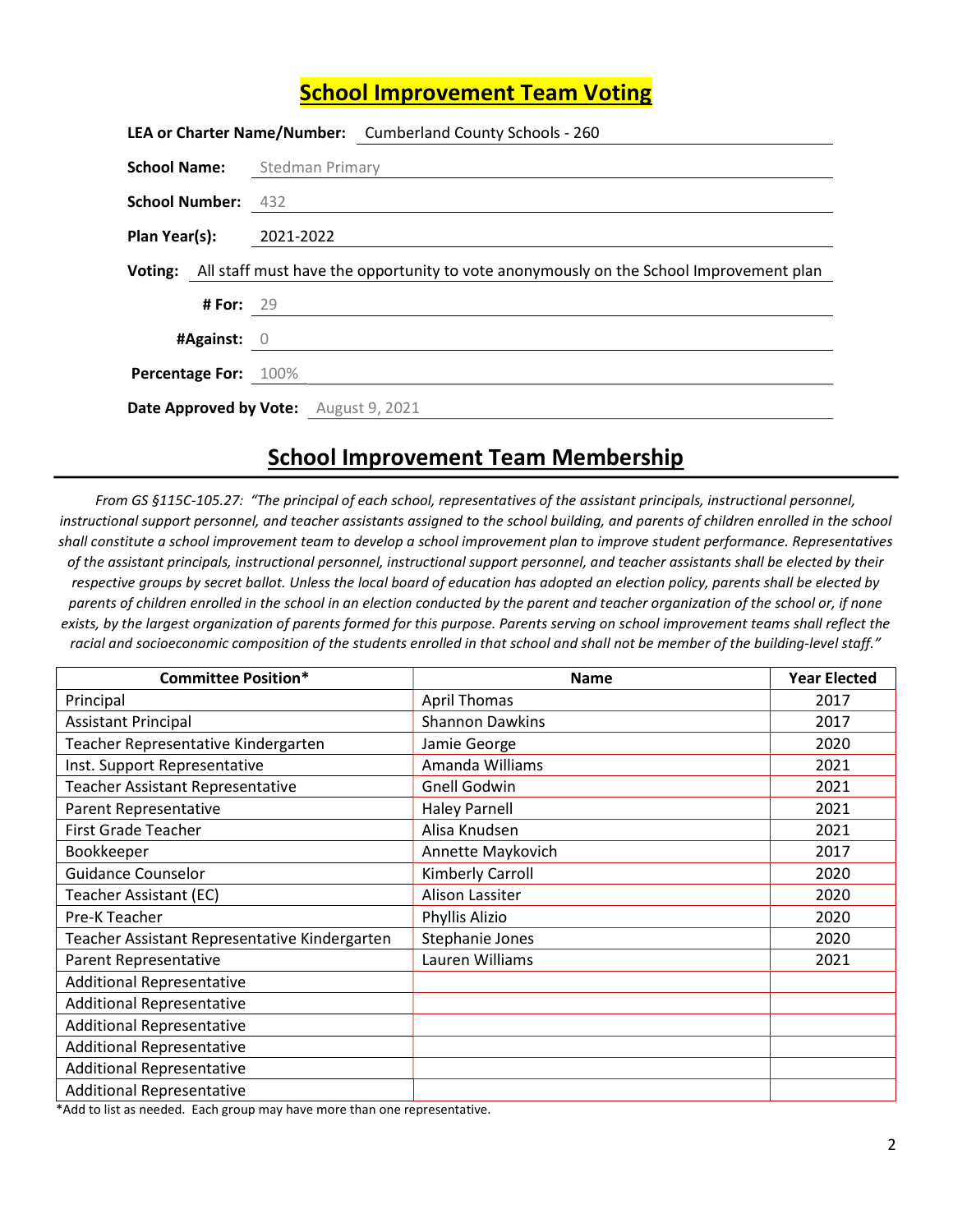## **Title II Plan**

|         |                                                                               | Instructions: Complete each cell highlighted in red (content controls will also appear in red when you hover the cursor |               |  |  |  |  |
|---------|-------------------------------------------------------------------------------|-------------------------------------------------------------------------------------------------------------------------|---------------|--|--|--|--|
|         | over them). Refer to the SAMPLE Title II Plan located on page 5 for examples. |                                                                                                                         |               |  |  |  |  |
| School: | <b>Stedman Primary</b><br>2021-2022                                           |                                                                                                                         |               |  |  |  |  |
| Year:   |                                                                               |                                                                                                                         |               |  |  |  |  |
|         | <b>Description of the Plan</b>                                                |                                                                                                                         |               |  |  |  |  |
|         |                                                                               | The purpose of this plan is to provide a detailed description of staff development                                      |               |  |  |  |  |
|         | <b>Purpose:</b>                                                               | expenditures.                                                                                                           |               |  |  |  |  |
|         | <b>Budget Amount</b>                                                          |                                                                                                                         | <b>AMOUNT</b> |  |  |  |  |
|         | <b>Total Allocation:</b>                                                      |                                                                                                                         | \$630.00      |  |  |  |  |
|         |                                                                               |                                                                                                                         |               |  |  |  |  |
|         | <b>Budget Breakdown</b>                                                       | Briefly describe the title of and purpose for this staff development:                                                   |               |  |  |  |  |
|         |                                                                               | Substitute teachers will be hired to allow teachers time to desegregate data,                                           |               |  |  |  |  |
|         |                                                                               | determine appropriate interventions and remedial strategies to utilize during                                           |               |  |  |  |  |
|         | <b>Staff Development 1</b>                                                    | instruction in order to meet the needs of all students.                                                                 |               |  |  |  |  |
|         |                                                                               |                                                                                                                         |               |  |  |  |  |
|         |                                                                               |                                                                                                                         |               |  |  |  |  |
|         |                                                                               | <b>DESCRIPTION</b>                                                                                                      | <b>AMOUNT</b> |  |  |  |  |
|         | Personnel:                                                                    | 7 Subs @ \$90 per day                                                                                                   | \$630.00      |  |  |  |  |
|         | <b>Training Materials:</b>                                                    |                                                                                                                         |               |  |  |  |  |
|         | <b>Registration/Fees:</b>                                                     |                                                                                                                         |               |  |  |  |  |
| Travel: |                                                                               |                                                                                                                         |               |  |  |  |  |
|         | Mileage/Airfare:                                                              |                                                                                                                         |               |  |  |  |  |
|         | Lodging/Meals:                                                                |                                                                                                                         |               |  |  |  |  |
|         |                                                                               |                                                                                                                         |               |  |  |  |  |
|         | <b>Consulting Services:</b>                                                   |                                                                                                                         |               |  |  |  |  |
|         | <b>Follow-up Activities:</b>                                                  |                                                                                                                         |               |  |  |  |  |
|         |                                                                               |                                                                                                                         |               |  |  |  |  |
|         |                                                                               | Total for staff development 1:                                                                                          | \$630.00      |  |  |  |  |
|         |                                                                               |                                                                                                                         |               |  |  |  |  |
|         | <b>Budget Breakdown</b>                                                       | Briefly describe the title of and purpose for this staff development:                                                   |               |  |  |  |  |
|         |                                                                               |                                                                                                                         |               |  |  |  |  |
|         | <b>Staff Development 2</b>                                                    |                                                                                                                         |               |  |  |  |  |
|         |                                                                               |                                                                                                                         |               |  |  |  |  |
|         |                                                                               | <b>DESCRIPTION</b>                                                                                                      | <b>AMOUNT</b> |  |  |  |  |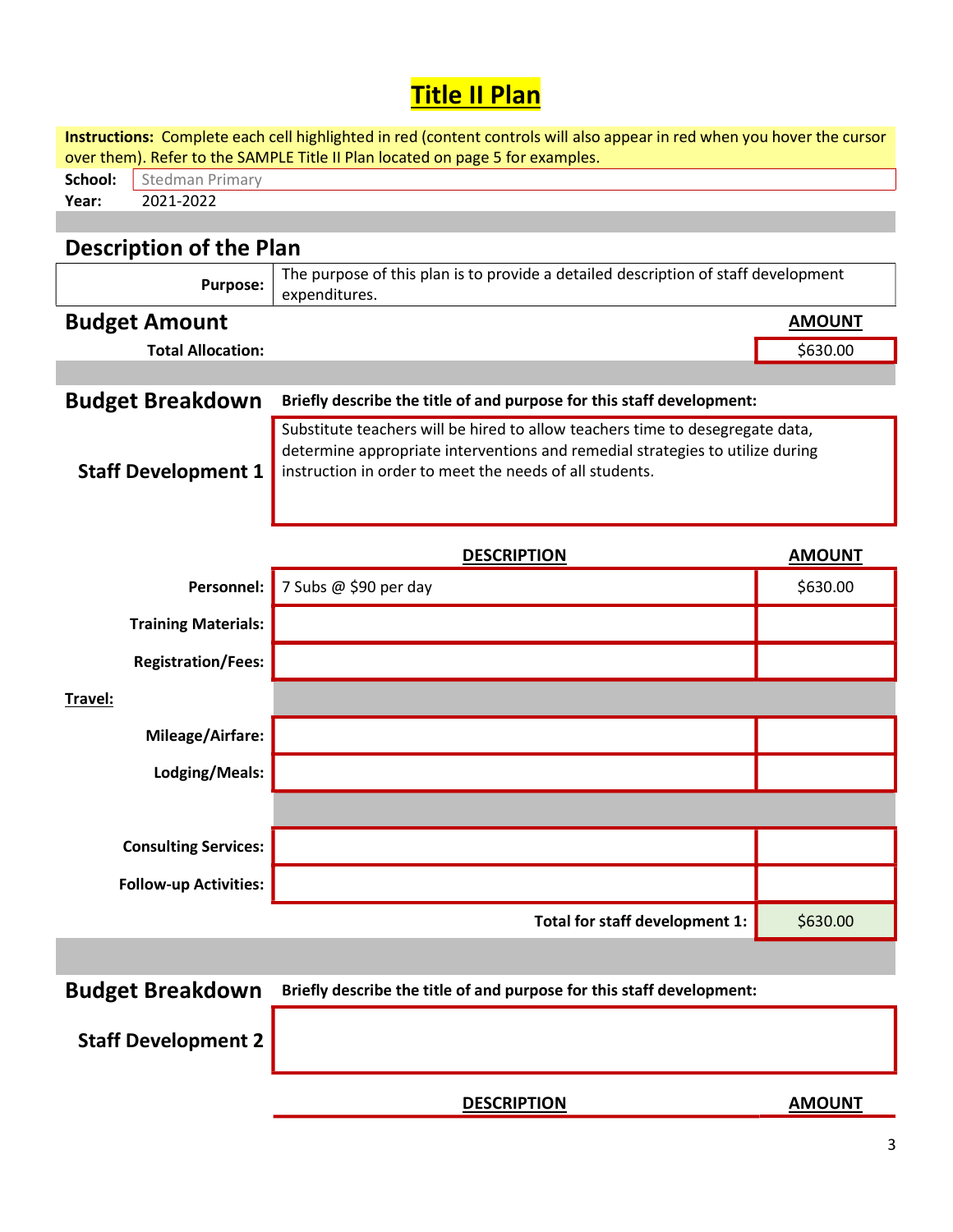| Personnel:                   |                                |          |
|------------------------------|--------------------------------|----------|
| <b>Training Materials:</b>   |                                |          |
| <b>Registration/Fees:</b>    |                                |          |
| Travel:                      |                                |          |
| Mileage/Airfare:             |                                |          |
| Lodging/Meals:               |                                |          |
|                              |                                |          |
| <b>Consulting Services:</b>  |                                |          |
| <b>Follow-up Activities:</b> |                                |          |
|                              | Total for staff development 2: | \$0      |
|                              |                                |          |
|                              | <b>Grand Total</b>             | \$630.00 |